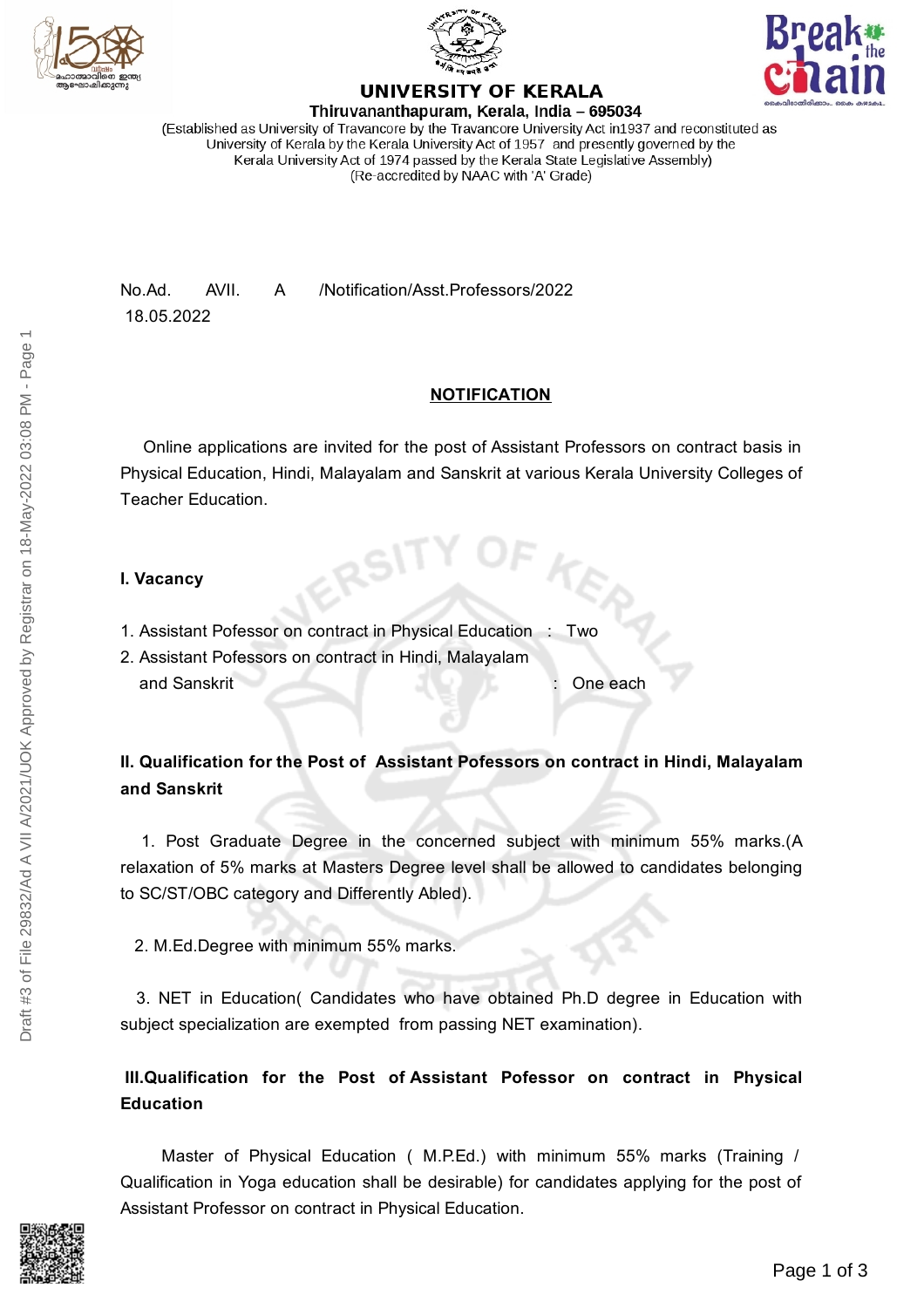**Those who are eligible for community reservation should submit necessary documents.**

#### **IV. Age**

Age should not exceed 50 years as on 01.01.2022(Usual relaxation in the upper age limit shall be allowed in the case of the candidates belonging to SC/ST/OBC communities).

#### **V. Scale of Pay**

1. ₹ 19240- 34500/- for the post of Assistant Professor on contract in Hindi, Malayalam and Sanskrit.

2. Consolidated pay of ₹ 22,000/-per month for Assistant Professor on contract in Physical Education

KERAL

### **VI. Application Fee**

₹ 250/- (₹ 100/- for SC/ST candidates)

#### **VII. Last Date of Submission**

**On or before 10.06.2022, 5PM**

# **VIII. Mode of submitting Application**

Candidates should apply online by logging on to **www.recruit.keralauniversity.ac.in**

# **NOTE:**

1) All candidates should have a valid E-mail ID. All the communications including the MEMO for the interview/ appointment order/ rejection memo etc. will be sent through Email only.

2) Candidates should produce all the certificates/documents( including mark lists) in original along with self attested copies at the time of interview.

3) Those candidates who possess the Degree other than from the University of Kerala should produce the Eligibility Certificate obtained from the University of Kerala at the time of interview.